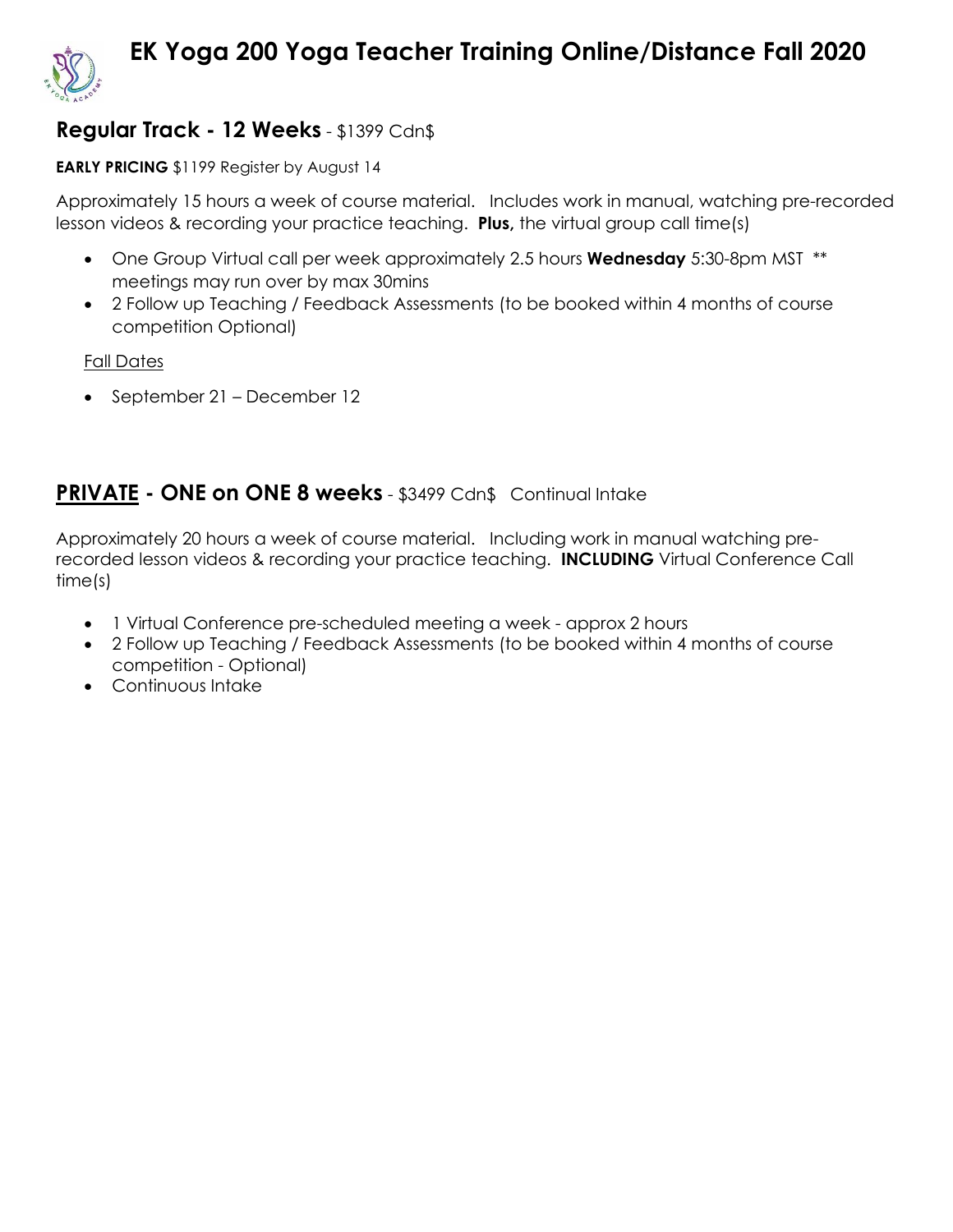

## *EKYA 200hr Yoga Techer Training*

### **Pre-Requirements**

- Book Heart of Yoga by TKV Desikachar purchase & read (**must be read prior to Start Date**)
- **■** Hatha Yoga Illustrated by Martin Kirk & Brooke Boon purchase book
- Key Muscles of Hatha Yoga (scientific keys volume 1) by Ray Long purchase book
- 18 yrs. of age with **at least** one year of a yoga practice

## **Requirements During Training**

- View 5 -10 Classes Online (sequence class will be sent to you) on your start date **OR** take 5 sequence classes Moksha style & view 5 Classes Online \* May be done throughout the training if it is an online Training  $*$  The more classes viewed the easier it will be to teach later  $\odot$
- Book work in workbook/manual (will be mailed to you) assignments including YouTube video review & notes. Weekly coursework must be completed prior to virtual meetings
- **•** Attend ALL weekly Conference/Virtual Meetings pre-scheduled per track
- Recording yourself practice teaching, reviewing & assessing yourself. Uploading to Google Drive for Lead trainer to review & discuss. Instructions will be provided if needed

### **Refund Policy**

- Program cancellation by EKYA Full refund
- Within 30 days of program start date 50% refund
- Within 15 days of program start date No refund

**Tuition** to **East Kootenay Yoga Academy** - Cash, Cheque, Credit Card and Email transfers accepted (extra 8% for CC payments)

Led by Sue Inshaw ERYT500 / ERYT200 / RYPT / Certified RYC Instructor (Restore Your Core) / FIS

Please contact Sue @ 250-432-9009 or email ekyogaacademy@gmail.com

This is a school recognized by the Yoga Alliance and has met their standards. You will be able to teach and will be recognized worldwide. Some opportunities will include teaching at all-inclusive hotels in Mexico and other countries for you and a companion to stay for free. You will also receive discounts with companies such as Lululemon.

**Module 1** – Learning Focus on a Traditional Sequence - to learn how to teach

**Module 2** – Learning Focus on Vinyasa Flow OR your own style of interest (Restorative, yin, Ashtanga, Bikram, etc.…)

## **Learning Outcomes**

▪ Further strengthen and deepen your personal experience of yoga

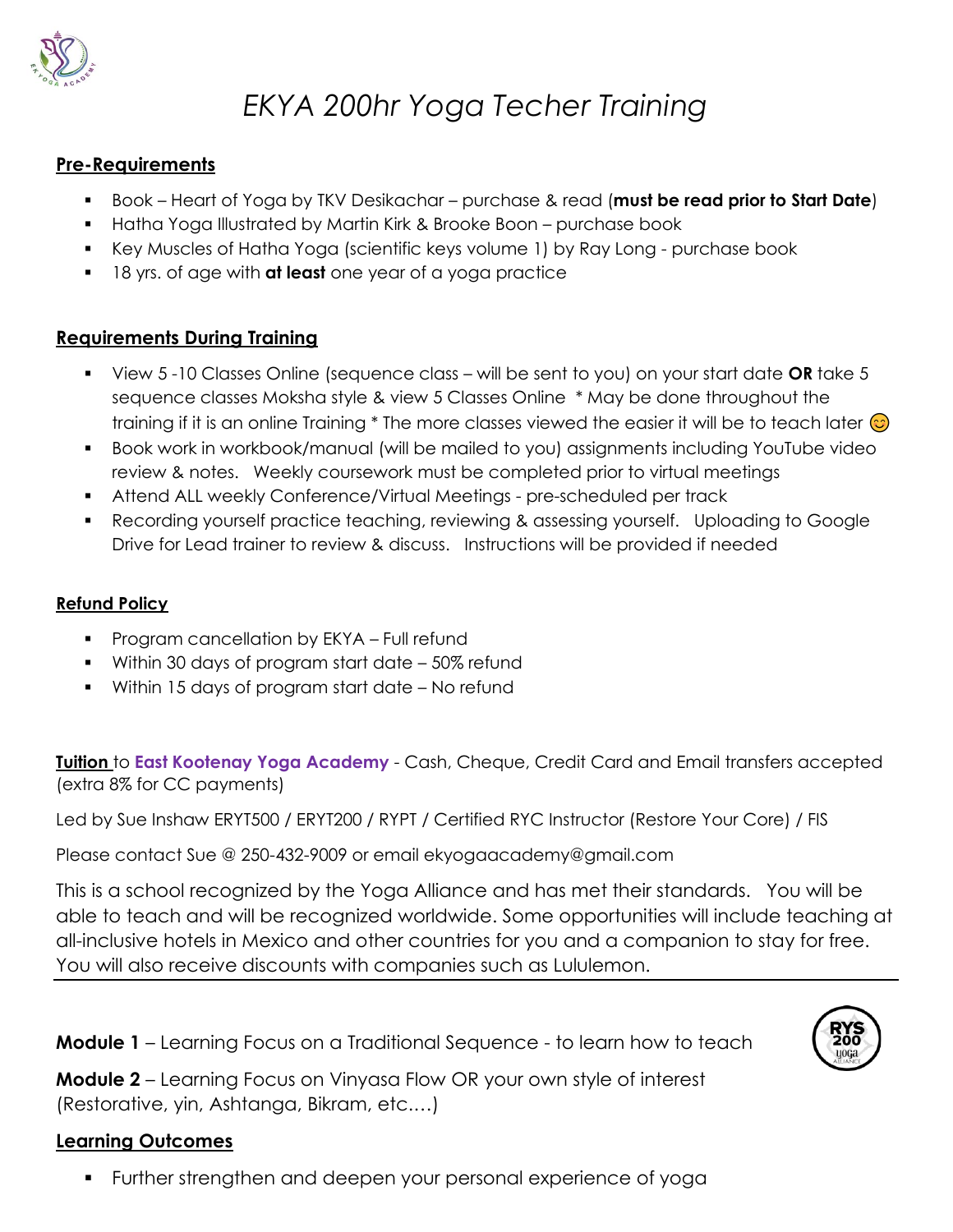- Confidently teach beginner & intermediate yoga classes for the mind, body and soul
- Learn basic anatomy & physiology and how it relates to yoga
- Understand & teach physical and mental benefits, and energetic alignment cues to put students into their body
- Hone your communication skills and learn Sanskrit fundamentals and names for poses

## **Entire Program Focus per Yoga Alliance Requirements**

## **Teaching Techniques, Training & Practice**

- **BED Asana guided classes and practice teach**
- Pranayama
- Krias
- Meditation
- Mantra

## **Teaching Methodology**

- Business aspects of teaching yoga
- Class management
- Qualities of a teacher
- **•** Principals of demonstration

## **Anatomy & Physiology**

- Anatomy and Kinesiology of Yoga
- Systems of the Body
- Chakras & Nadis
- Bandhas

## **Yoga Philosophy, Lifestyle, Ethics for Yoga Teachers**

- History & Branches of Yoga
- Yamas & Niyamas
- **Ethics & Lifestyle**
- Traditional Texts
- Sanskrit
- Ayurveda

**To Register:** Please fill out the attached registration form and email back to[:ekyogaacademy@gmail.com](mailto:ekyogaacademy@gmail.com)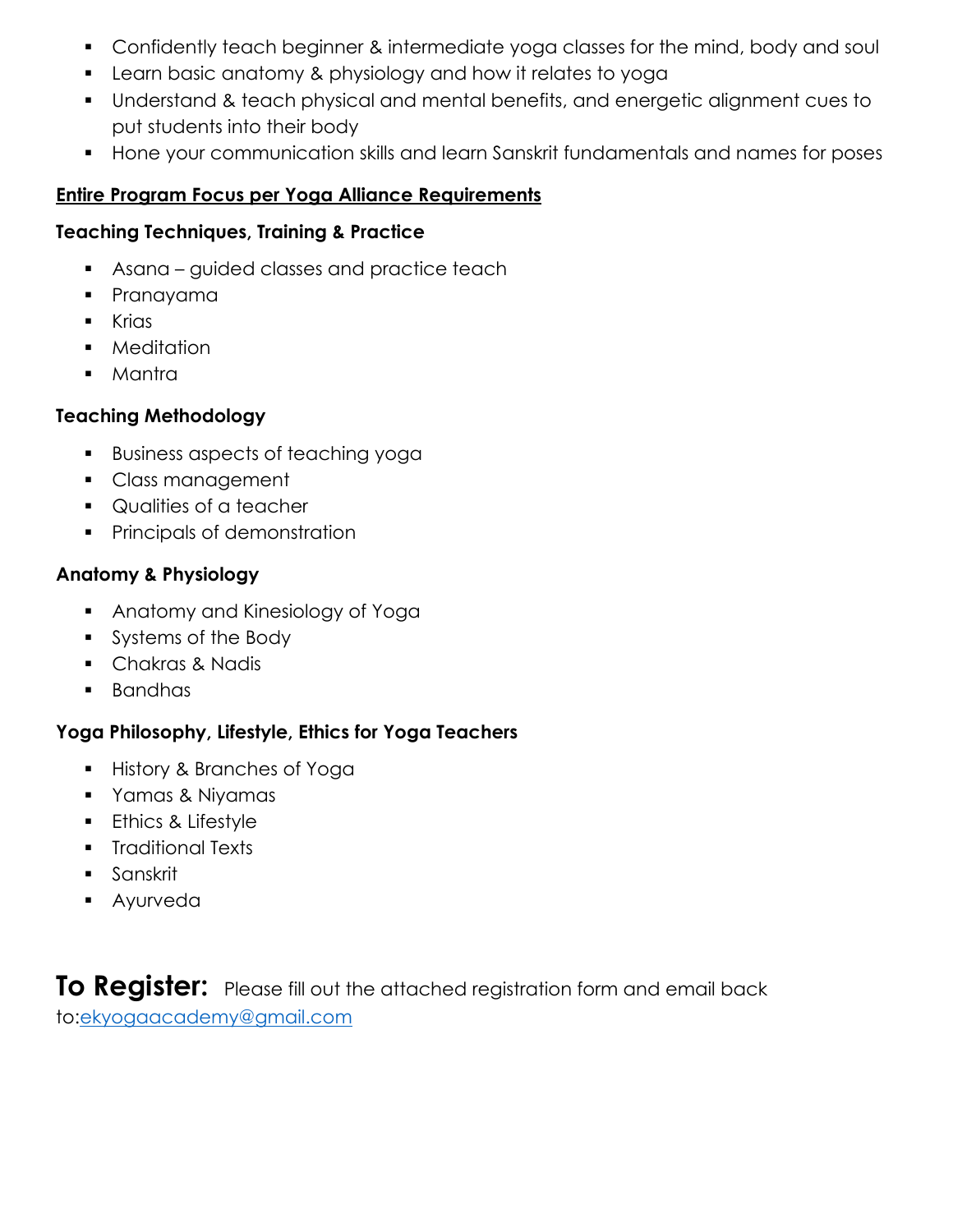## *Registration Form for East Kootenay Yoga Academy Yoga Teacher Training*

Location: if F2F OR write 'Online' and Date you are registering for:



City/Location/Online?: \_\_\_\_\_\_\_\_\_\_\_\_\_\_\_\_\_\_\_\_\_ Date: \_\_\_\_\_\_\_\_\_\_\_\_\_\_\_\_\_\_\_\_\_\_\_

| Name:      |  |
|------------|--|
| Address:   |  |
| Phone:     |  |
| Birthdate: |  |
| Email:     |  |

1. What aspects of Yoga most interest you or are part of your practice?

2. Why do you want to take this Hatha Yoga Teacher Training Program?

3. What do you expect to learn?

4. Do you have the time to complete all the requirements of this program? \_\_\_\_\_\_\_

5. I have read the Refund Policy**: (please initial) \_\_\_\_\_\_\_\_\_\_\_\_**